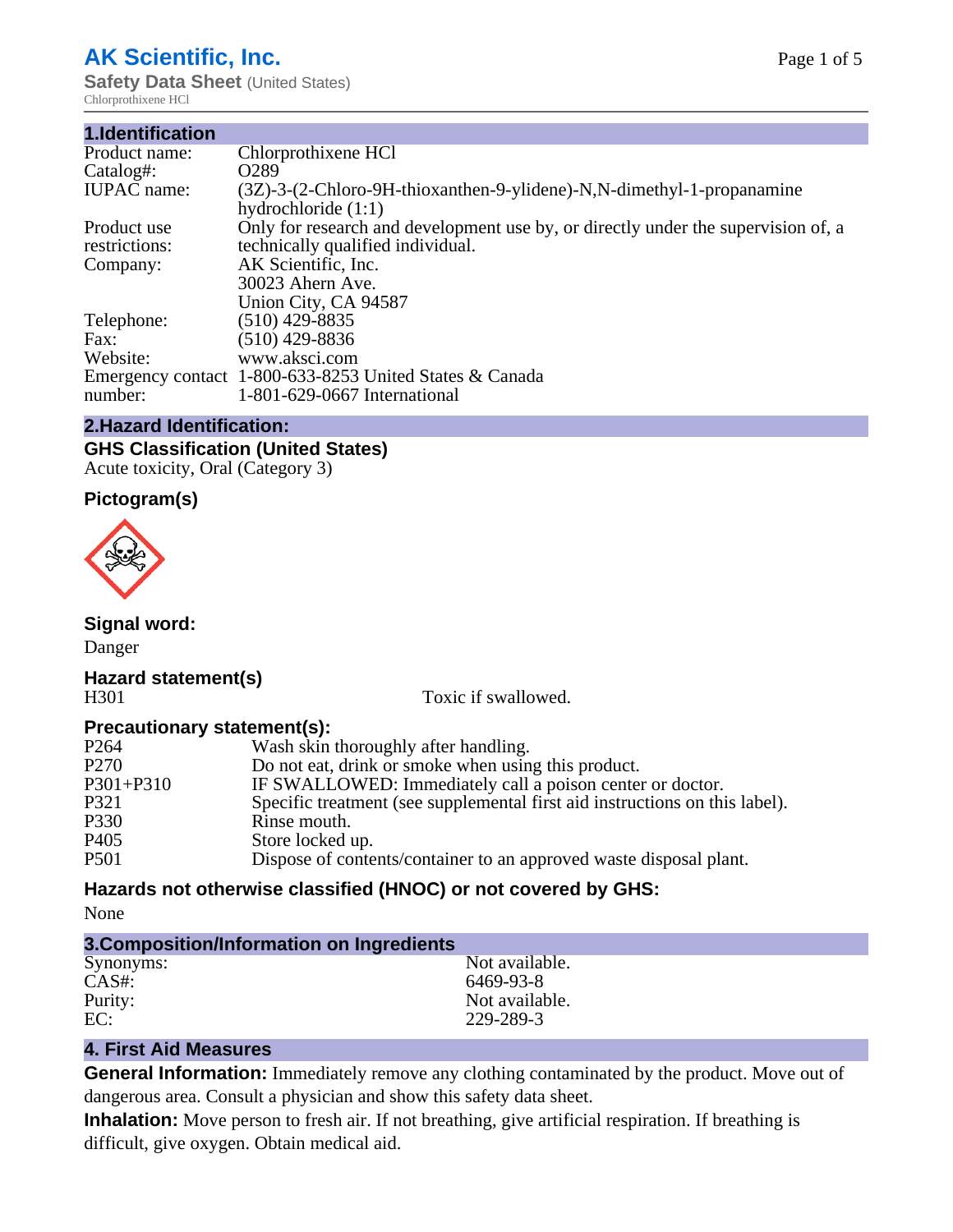**Skin contact:** Immediately flush skin with running water for at least 15 minutes while removing contaminated clothing and shoes. Wash clothing before reuse. Obtain medical aid immediately.

**Eye contact:** Immediately flush open eyes with running water for at least 15 minutes. Obtain medical aid immediately.

**Ingestion:** Do NOT induce vomiting without medical advice. Rinse mouth with water. Never administer anything by mouth to an unconscious person. Obtain medical aid immediately.

**Most important symptoms and effects, both acute and delayed:** No further information available. Please see sections 2 and 11.

**Indication of any immediate medical attention and special treatment needed:** No further information available.

### **5. Fire Fighting Measures**

**Suitable extinguishing media:** Use water spray, dry chemical, carbon dioxide, or chemical foam. **Specific hazards arising from the chemical:** Carbon oxides, Hydrogen chloride, Nitrogen oxides, Sulfur oxides, Hydrogen chloride.

**Advice for firefighters:** As in any fire, wear a NIOSH-approved or equivalent, pressure-demand, self-contained breathing apparatus and full protective gear. During a fire, irritating and highly toxic gases may be generated by thermal decomposition or combustion.

### **6. Accidental Release Measures**

**Personal precautions, protective equipment and emergency procedures:** Wear protective equipment and keep unprotected personnel away. Ensure adequate ventilation. Remove all sources of ignition. Prevent further leak or spill if safe to do so. For personal protective equipment, please refer to section 8.

**Environmental precautions:** Do not let product enter drains, other waterways, or soil.

**Methods and materials for containment and cleaning up:** Prevent further leak or spill if safe to do so. Vacuum, sweep up, or absorb with inert material and place into a suitable disposal container. Consult local regulations for disposal. See section 13 for further disposal information.

### **7. Handling and Storage**

**Precautions for safe handling:** Avoid contact with skin, eyes, and personal clothing. Wash hands thoroughly after handling. Avoid breathing fumes. Use only with adequate ventilation. Wear suitable protective clothing, gloves, and eye/face protection. Keep away from sources of ignition. Minimize dust generation and accumulation. Keep container tightly closed. Open and handle container with care. Do not eat, drink, or smoke while handling.

**Conditions for safe storage, including any incompatibilities:** Store in a tightly-closed container when not in use. Store in a cool, dry, well-ventilated area away from incompatible substances. Keep away from sources of ignition. ,Store long-term at 2-8°C.

### **8. Exposure Controls/Personal Protection**

### **Exposure limits:**

| <b>OSHA PEL:</b>  | Not available. |
|-------------------|----------------|
| NIOSH REL:        | Not available. |
| <b>ACGIH TLV:</b> | Not available. |

**Appropriate engineering controls:** Avoid contact with skin, eyes, and clothing. Wash hands before breaks and immediately after handling the product. Facilities storing or utilizing this material should be equipped with an eyewash fountain. Use adequate general and local exhaust ventilation to keep airborne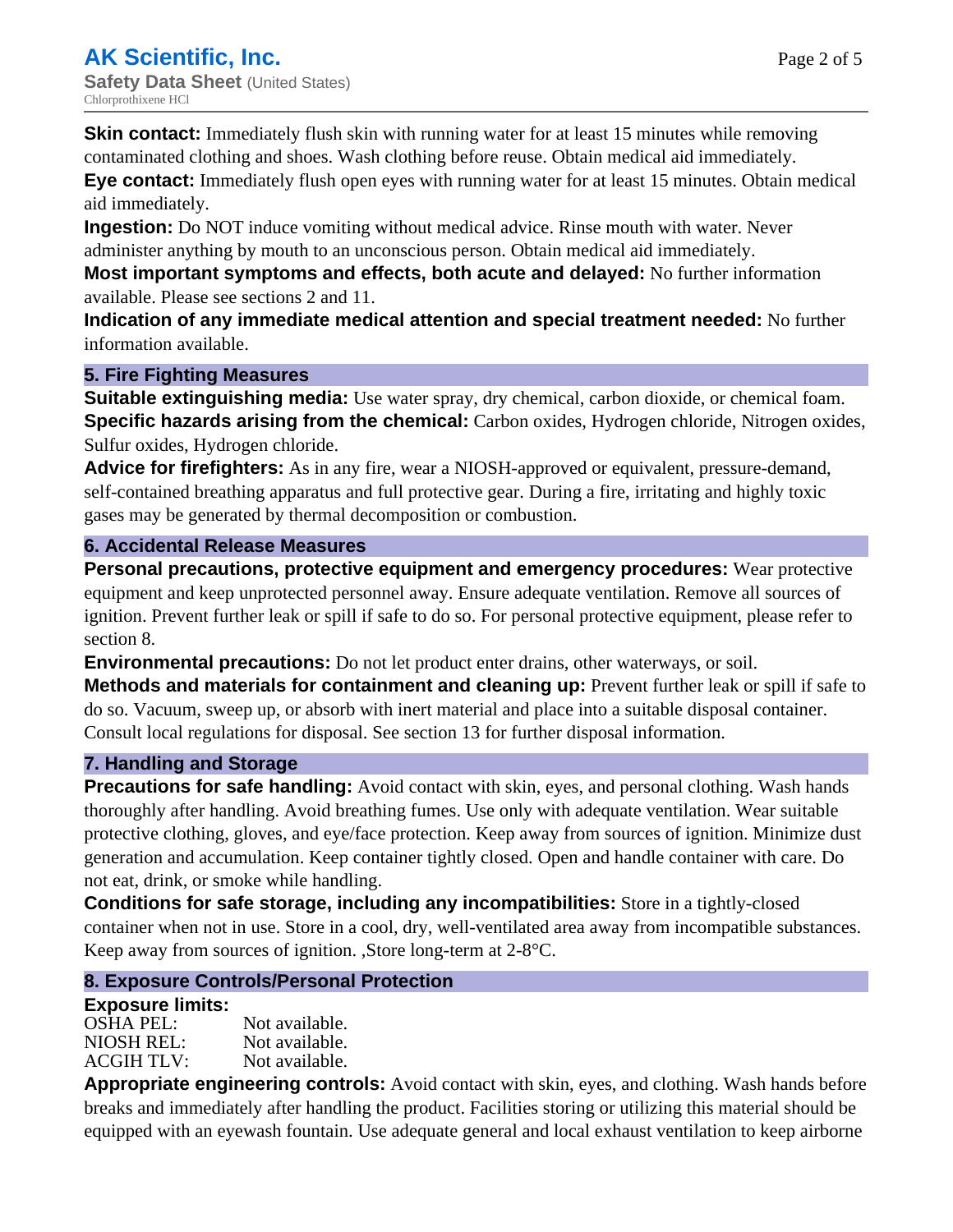### **AK Scientific, Inc.**

#### concentrations low.

### **Personal protection**

| Eyes:        | Based on an evaluation of the eye or face hazards present, wear chemical splash-resistant<br>safety glasses or goggles with side protection. A face shield may be appropriate in some<br>workplaces. Use eyewear tested and approved under appropriate government standards<br>such as OSHA 29 CFR 1910.133 or EU EN166.                                                                                                |
|--------------|-------------------------------------------------------------------------------------------------------------------------------------------------------------------------------------------------------------------------------------------------------------------------------------------------------------------------------------------------------------------------------------------------------------------------|
| Hands:       | Wear gloves selected based on an evaluation of the possible hazards to hands and skin,<br>the duration of use, the physical conditions of the workplace, and the chemical resistance<br>and physical properties of the glove material.                                                                                                                                                                                  |
|              | Skin and body: Protective clothing must be selected based on the hazards present in the workplace, the<br>physical environment, the duration of exposure, and other factors. No fabric can provide<br>protection against all potential hazards; therefore it is important to select the appropriate<br>protective clothing for each specific hazard. At the minimum, wear a laboratory coat and<br>close-toed footwear. |
| Respiratory: | Respirators are not a substitute for accepted engineering control measures such as<br>enclosure or confinement of the operation, general and local ventilation, and substitution<br>of less toxic materials. When respiratory personal protective equipment is appropriate<br>based on an assessment of respiratory hazards in the workplace, use a NIOSH- or<br>CEN-certified respirator.                              |

### **9. Physical and Chemical Properties**

| <b>Physical State:</b>            | White to light yellow powder |
|-----------------------------------|------------------------------|
| Molecular Formula:                | C18H18ClNS.HCl               |
| Molecular Weight:                 | 352.32                       |
| Odor:                             | Not available.               |
| pH:                               | Not available.               |
| <b>Boiling Point Range:</b>       | Not available.               |
| Freezing/Melting Point:           | $221^{\circ}C$               |
| <b>Flash Point:</b>               | Not available.               |
| <b>Evaporation Rate:</b>          | Not available.               |
| Flammability (solid, gas):        | Please see section 2.        |
| <b>Explosive limits:</b>          | Not available.               |
| Vapor Pressure:                   | Not available.               |
| Vapor Density:                    | Not available.               |
| Solubility:                       | Not available.               |
| <b>Relative Density:</b>          | Not available.               |
| Refractive Index:                 | Not available.               |
| Volatility:                       | Not available.               |
| <b>Auto-ignition Temperature:</b> | Not available.               |
| Decomposition Temperature:        | Not available.               |
| <b>Partition Coefficient:</b>     | Not available.               |
|                                   |                              |

### **10. Stability and Reactivity**

| Reactivity:                                        | Not available.                                                                                      |
|----------------------------------------------------|-----------------------------------------------------------------------------------------------------|
| Chemical stability:                                | Stable under recommended temperatures and pressures.                                                |
| Possibility of hazardous reactions: Not available. |                                                                                                     |
| Conditions to avoid:                               | Dust generation.                                                                                    |
| Incompatible materials:                            | Strong oxidizing agents.                                                                            |
|                                                    | Hazardous decomposition products: Carbon oxides, Hydrogen chloride, Nitrogen oxides, Sulfur oxides, |
|                                                    | Hydrogen chloride.                                                                                  |

# **11. Toxicological Information**

Acute toxicity:<br>Routes of exposure: Symptoms related to the physical, chemical and

# XO0610000<br>Not available. Inhalation,eye contact,skin contact,ingestion.<br>Skin contact may result in inflammation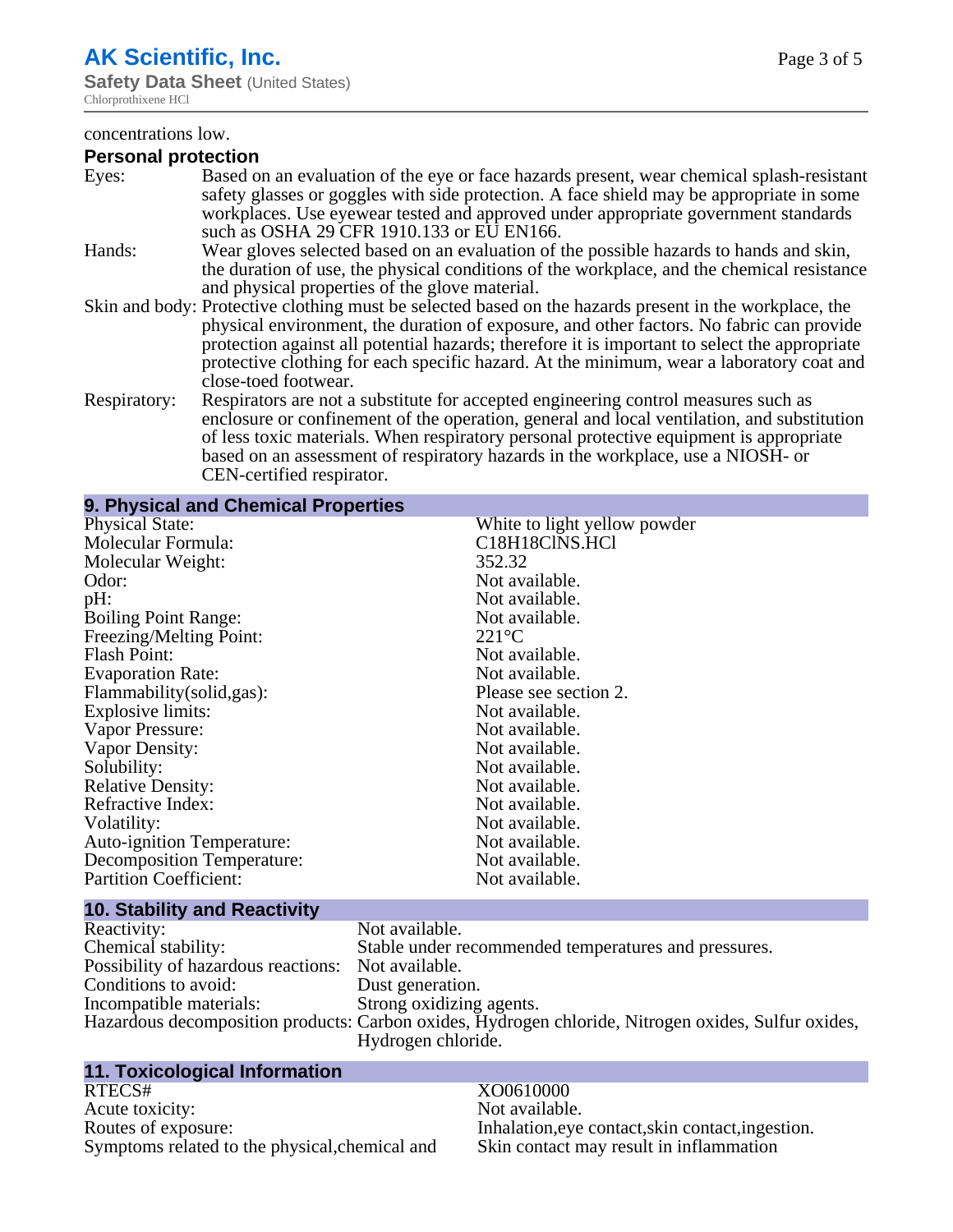Page 4 of 5

toxicological characteristics: characterized by itching, scaling, reddening, blistering, pain or dryness. Eye contact may result in redness, pain or severe eye damage. Inhalation may cause irritation of the lungs and respiratory system. Overexposure may result in serious illness or death.

### **Carcinogenicity**

| IARC: | Not classified.                                                                                                                                                                                         |
|-------|---------------------------------------------------------------------------------------------------------------------------------------------------------------------------------------------------------|
| NTP:  | Not listed.                                                                                                                                                                                             |
| OSHA: | Not listed.                                                                                                                                                                                             |
|       | Acute toxic effects: Inflammation of the eye is characterized by redness, watering, and itching. Skin<br>inflammation is characterized by itching, scaling, reddening, or, occasionally,<br>blistering. |

#### **12. Ecological Information**

| Ecotoxicity:                   | Not available. |
|--------------------------------|----------------|
| Persistence and degradability: | Not available. |
| Bioaccumulative potential:     | Not available. |
| Mobility in soil:              | Not available. |
| Other adverse effects:         | Not available. |

**13. Disposal Considerations** Chemical waste generators must determine whether a discarded chemical is classified as hazardous waste. US EPA guidelines for the classification determination are listed in 40 CFR 261.3. Additionally, waste generators must consult state and local hazardous waste regulations to ensure complete and accurate classification. Observe all federal, state and local regulations when disposing of the substance.

Disposal of packaging: Do not reuse containers. Dispose of as unused product.

| <b>14. Transportation Information</b> |                                                     |
|---------------------------------------|-----------------------------------------------------|
| <b>DOT (United States)</b>            |                                                     |
| UN number:                            | <b>UN2811</b>                                       |
| Proper shipping name:                 | Toxic solids, organic, n.o.s. (Chlorprothixene HCl) |
| Transport hazard class:               | 6.1;Poison                                          |
| Packing group:                        | Ш                                                   |
| <b>IATA</b>                           |                                                     |
| UN Number:                            | <b>UN2811</b>                                       |
| Proper shipping name:                 | Toxic solid, organic, n.o.s. (Chlorprothixene HCl)  |
| Transport hazard class:               | 6.1;Poison                                          |
| Packing group:                        | Ш                                                   |
| <b>15. Regulatory Information</b>     |                                                     |

### **TSCA (United States)**

This product is NOT on the EPA Toxic Substance Control Act (TSCA) inventory. The product is supplied solely for use in research and development by or under the supervision of a technically qualified individual as defined in 40 CFR § 720 et seq. The health risks have not been fully determined. Any information that is or becomes available will be supplied on the SDS.

| California Proposition 65: | Not Available |  |
|----------------------------|---------------|--|
| <b>NFPA Rating:</b>        | Health:       |  |
|                            | Flammability: |  |